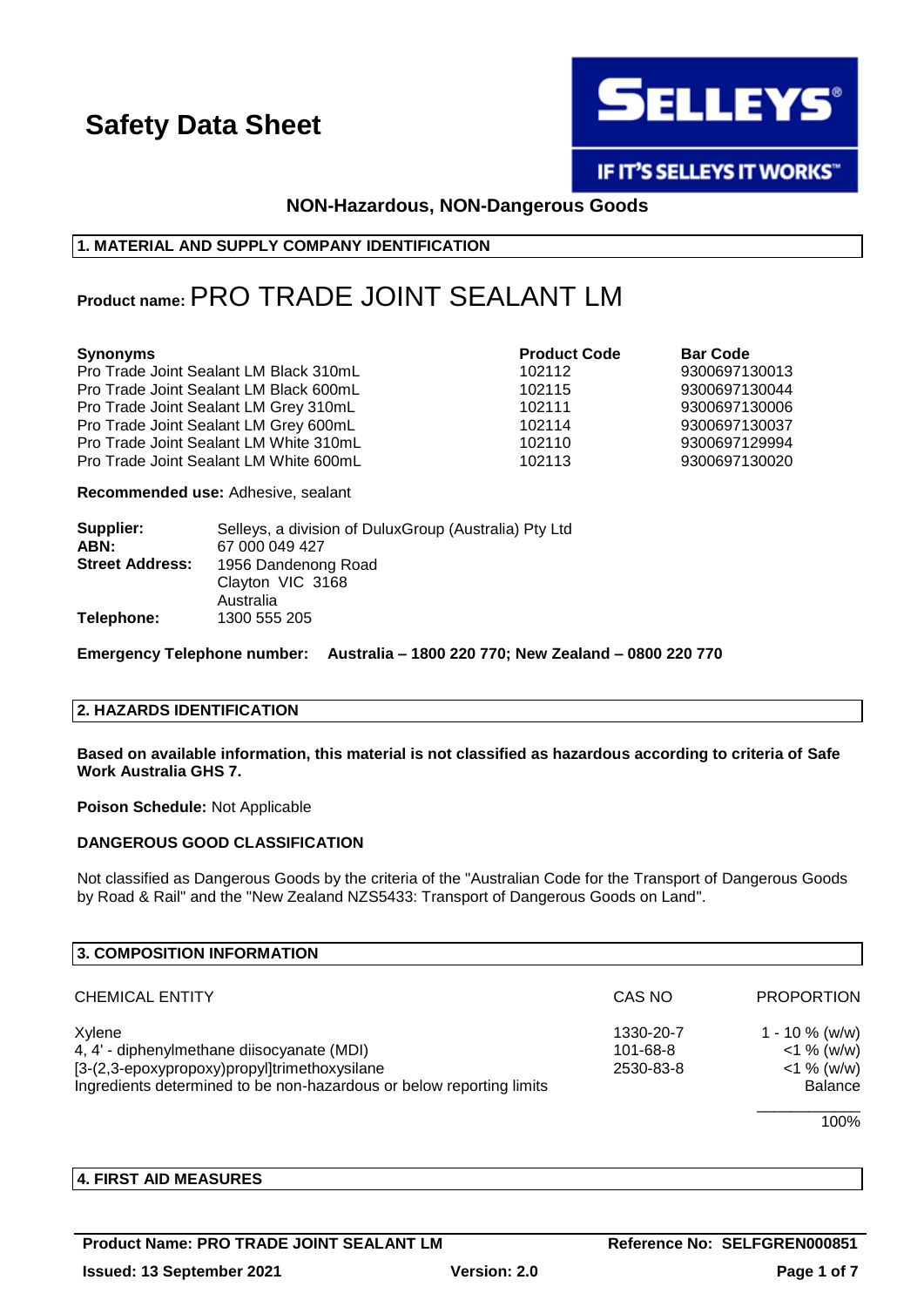

**IF IT'S SELLEYS IT WORKS"** 

If poisoning occurs, contact a doctor or Poisons Information Centre (Phone Australia 131 126, New Zealand 0800 764 766).

**Inhalation:** Remove victim from exposure - avoid becoming a casualty. Remove contaminated clothing and loosen remaining clothing. Allow patient to assume most comfortable position and keep warm. Keep at rest until fully recovered. Seek medical advice if effects persist.

**Skin Contact:** If skin or hair contact occurs, remove contaminated clothing and flush skin and hair with running water. If swelling, redness, blistering or irritation occurs seek medical assistance.

**Eye contact:** If in eyes wash out immediately with water. In all cases of eye contamination it is a sensible precaution to seek medical advice.

**Ingestion:** Rinse mouth with water. If swallowed, do NOT induce vomiting. Give a glass of water to drink. Never give anything by the mouth to an unconscious patient. If vomiting occurs give further water. Seek medical advice.

**PPE for First Aiders:** Wear safety shoes, overalls, gloves, safety glasses. Available information suggests that gloves made from nitrile rubber should be suitable for intermittent contact. However, due to variations in glove construction and local conditions, the user should make a final assessment. Always wash hands before smoking, eating, drinking or using the toilet. Wash contaminated clothing and other protective equipment before storing or re-using.

**Notes to physician:** Treat symptomatically.

#### **5. FIRE FIGHTING MEASURES**

**Hazchem Code:** Not applicable.

**Suitable extinguishing media:** If material is involved in a fire use water fog (or if unavailable fine water spray), alcohol resistant foam, standard foam, dry agent (carbon dioxide, dry chemical powder).

**Specific hazards:** Combustible material.

**Fire fighting further advice:** On burning or decomposing may emit toxic fumes. Fire fighters to wear selfcontained breathing apparatus and suitable protective clothing if risk of exposure to vapour or products of combustion or decomposition.

#### **6. ACCIDENTAL RELEASE MEASURES**

#### **SMALL SPILLS**

Wear protective equipment to prevent skin and eye contamination. Avoid inhalation of vapours or dust. Wipe up with absorbent (clean rag or paper towels). Collect and seal in properly labelled containers or drums for disposal.

#### **LARGE SPILLS**

Clear area of all unprotected personnel. Slippery when spilt. Avoid accidents, clean up immediately. Wear protective equipment to prevent skin and eye contamination and the inhalation of dust. Work up wind or increase ventilation. Cover with damp absorbent (inert material, sand or soil). Sweep or vacuum up, but avoid generating dust. Collect and seal in properly labelled containers or drums for disposal. If contamination of crops, sewers or waterways has occurred advise local emergency services.

#### **Dangerous Goods - Initial Emergency Response Guide No:** Not applicable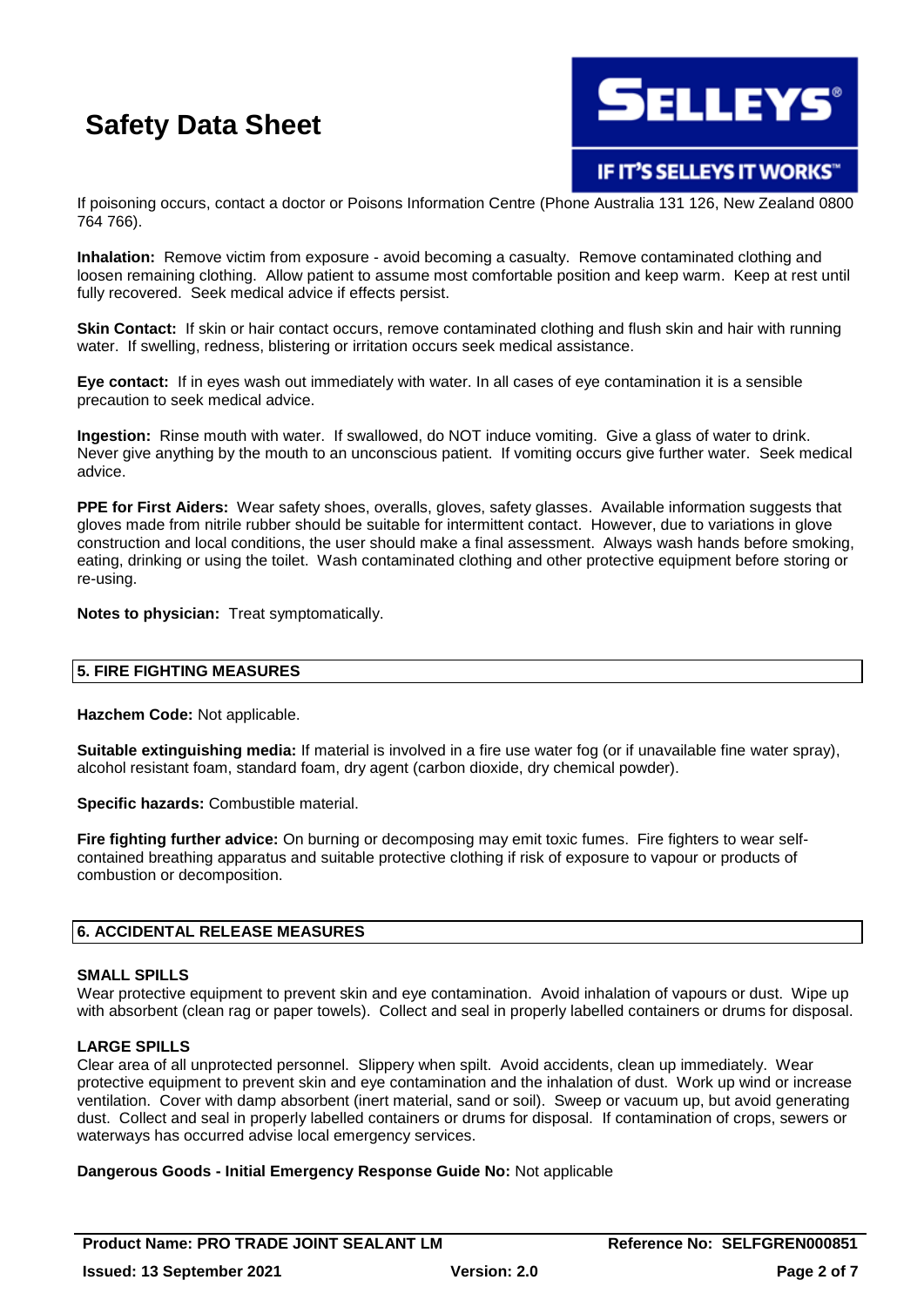

#### **7. HANDLING AND STORAGE**

**Handling:** Avoid eye contact and repeated or prolonged skin contact. Avoid inhalation of dust.

**Storage:** Store in a cool, dry, well-ventilated place and out of direct sunlight. Store away from foodstuffs. Store away from incompatible materials described in Section 10. Store away from sources of heat and/or ignition. Keep container standing upright. Keep containers closed when not in use - check regularly for spills.

### **8. EXPOSURE CONTROLS / PERSONAL PROTECTION**

#### **National occupational exposure limits:**

|                                                | TWA |       | STEL |       | <b>NOTICES</b> |
|------------------------------------------------|-----|-------|------|-------|----------------|
|                                                | ppm | mq/m3 | ppm  | mg/m3 |                |
| Methylene bisphenyl isocyanate (MDI)<br>Xylene | 80  | 350   | 150  | 655   |                |

As published by Safe Work Australia.

TWA - The time-weighted average airborne concentration over an eight-hour working day, for a five-day working week over an entire working life.

STEL (Short Term Exposure Limit) - the average airborne concentration over a 15 minute period which should not be exceeded at any time during a normal eight-hour workday.

These Exposure Standards are guides to be used in the control of occupational health hazards. All atmospheric contamination should be kept to as low a level as is workable. These exposure standards should not be used as fine dividing lines between safe and dangerous concentrations of chemicals. They are not a measure of relative toxicity.

If the directions for use on the product label are followed, exposure of individuals using the product should not exceed the above standard. The standard was created for workers who are routinely, potentially exposed during product manufacture.

**Biological Limit Values:** As per the "National Model Regulations for the Control of Workplace Hazardous Substances (Safe Work Australia)" the ingredients in this material do not have a Biological Limit Allocated.

**Engineering Measures:** Ensure ventilation is adequate to maintain air concentrations below Exposure Standards. Use only in well ventilated areas. Avoid generating and inhaling dusts. Use with local exhaust ventilation or while wearing dust mask. Vapour heavier than air - prevent concentration in hollows or sumps. Do NOT enter confined spaces where vapour may have collected.

#### **Personal Protection Equipment:** SAFETY SHOES, OVERALLS, GLOVES, SAFETY GLASSES.

Wear safety shoes, overalls, gloves, safety glasses. Available information suggests that gloves made from nitrile rubber should be suitable for intermittent contact. However, due to variations in glove construction and local conditions, the user should make a final assessment. Always wash hands before smoking, eating, drinking or using the toilet. Wash contaminated clothing and other protective equipment before storing or re-using.

**Hygiene measures:** Keep away from food, drink and animal feeding stuffs. When using do not eat, drink or smoke. Wash hands prior to eating, drinking or smoking. Avoid contact with clothing. Avoid eye contact and repeated or prolonged skin contact. Avoid inhalation of dust. Ensure that eyewash stations and safety showers are close to the workstation location.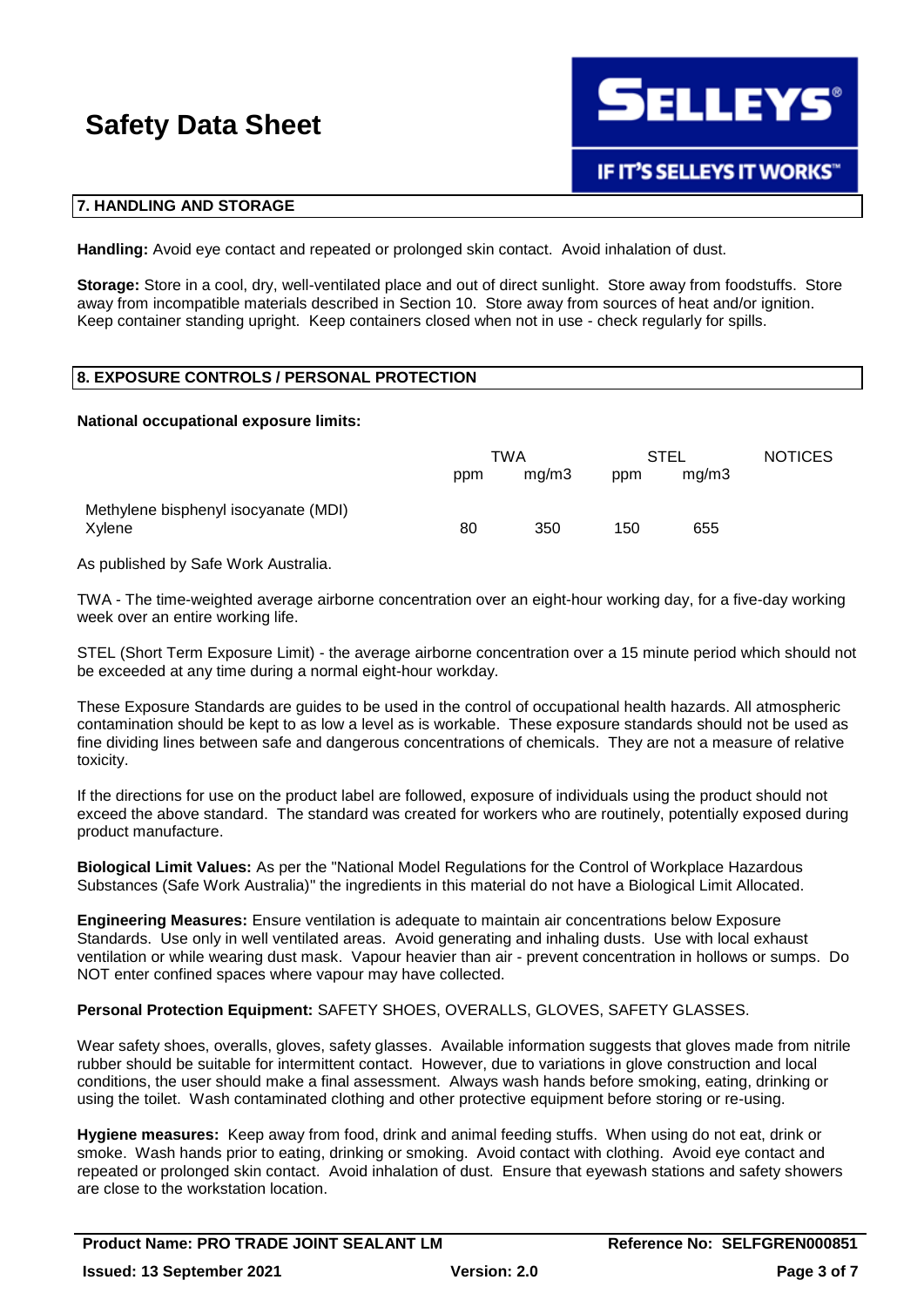

**IF IT'S SELLEYS IT WORKS"** 

#### **9. PHYSICAL AND CHEMICAL PROPERTIES**

| Form:   | Paste          |
|---------|----------------|
| Colour: | Various        |
| Odour:  | Characteristic |

**Solubility:** Insoluble in water **Specific Gravity:** 1.20 - 1.26 **Relative Vapour Density (air=1):** >1 **Vapour Pressure (20 °C):** N Av **Flash Point (°C):** N App **Flammability Limits (%):** N App **Autoignition Temperature (°C):** N Av **Melting Point/Range (°C):** N Av **Boiling Point/Range (°C):** pH: N App **Viscosity:**  $>21$  mm<sup>2</sup>/s @ 40 °C **Total VOC (g/Litre):** N Av

(Typical values only - consult specification sheet)  $N Av = Not available, N App = Not applicable$ 

#### **10. STABILITY AND REACTIVITY**

**Chemical stability:** This material is thermally stable when stored and used as directed.

**Conditions to avoid:** Elevated temperatures and sources of ignition.

**Incompatible materials:** Oxidising agents.

**Hazardous decomposition products:** Oxides of carbon and nitrogen, smoke and other toxic fumes.

**Hazardous reactions:** No known hazardous reactions.

#### **11. TOXICOLOGICAL INFORMATION**

No adverse health effects expected if the product is handled in accordance with this Safety Data Sheet and the product label. Symptoms or effects that may arise if the product is mishandled and overexposure occurs are:

#### **Acute Effects**

**Inhalation:** Material may be an irritant to mucous membranes and respiratory tract.

**Skin contact:** Contact with skin may result in irritation.

**Ingestion:** Swallowing can result in nausea, vomiting and irritation of the gastrointestinal tract.

**Eye contact:** May be an eye irritant. Exposure to the dust may cause discomfort due to particulate nature. May cause physical irritation to the eyes.

#### **Acute toxicity**

**Inhalation:** This material has been classified as not hazardous for acute inhalation exposure. Acute toxicity estimate (based on ingredients):  $LC_{50} > 5.0$  mg/L for dust.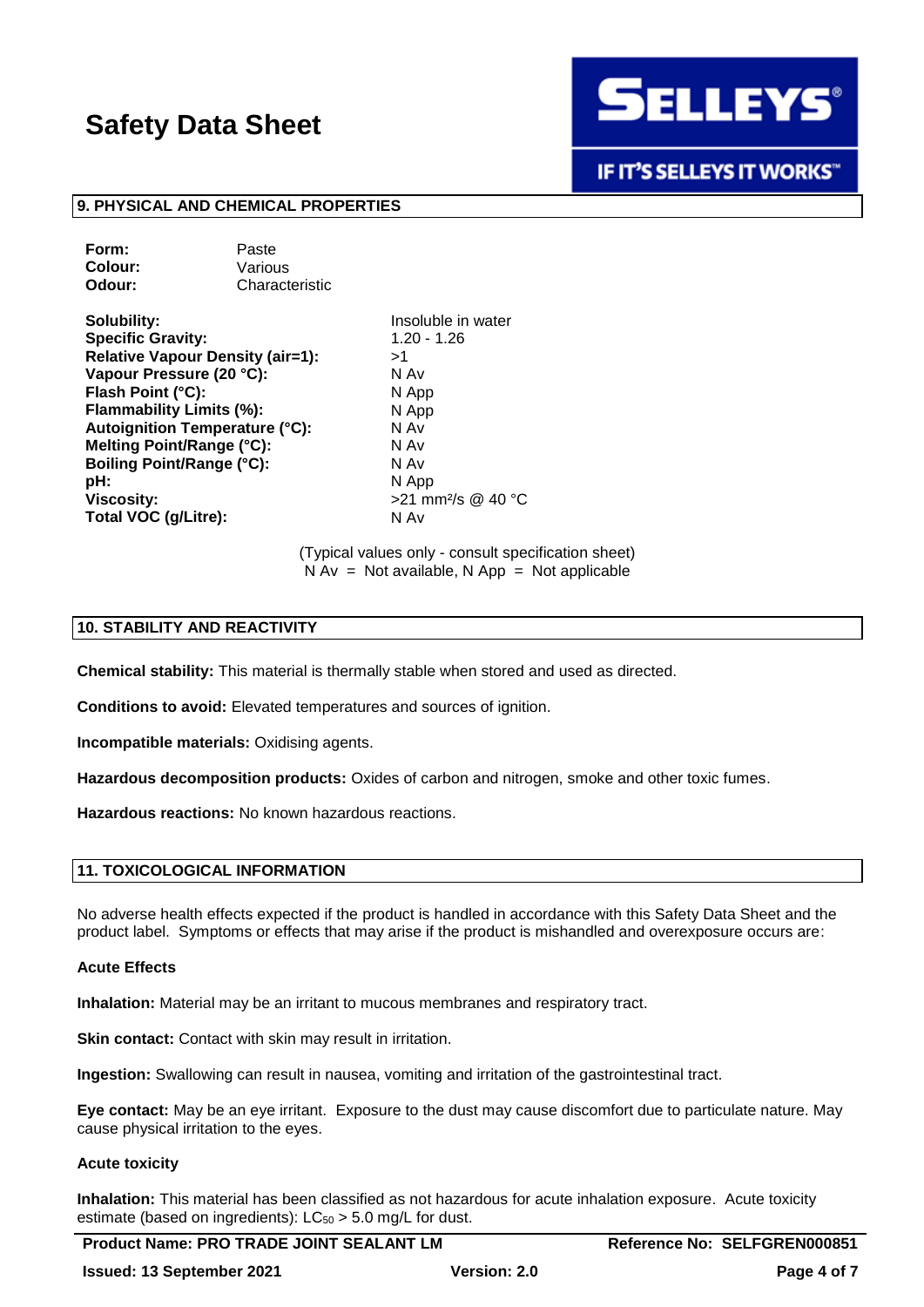

### **IF IT'S SELLEYS IT WORKS"**

**Skin contact:** This material has been classified as not hazardous for acute dermal exposure. Acute toxicity estimate (based on ingredients):  $LD_{50} > 2,000$  mg/Kg bw

**Ingestion:** This material has been classified as not hazardous for acute ingestion exposure. Acute toxicity estimate (based on ingredients):  $LD_{50} > 2,000$  mg/Kg bw

**Corrosion/Irritancy:** Eye: this material has been classified as not corrosive or irritating to eyes. Skin: this material has been classified as not corrosive or irritating to skin.

**Sensitisation:** Inhalation: this material has been classified as not a respiratory sensitiser. Skin: this material has been classified as not a skin sensitiser.

**Aspiration hazard:** This material has been classified as not an aspiration hazard.

**Specific target organ toxicity (single exposure):** This material has been classified as not a specific hazard to target organs by a single exposure.

#### **Chronic Toxicity**

**Mutagenicity:** This material has been classified as not a mutagen.

**Carcinogenicity:** This material has been classified as not a carcinogen.

**Reproductive toxicity (including via lactation):** This material has been classified as not a reproductive toxicant.

**Specific target organ toxicity (repeat exposure):** This material has been classified as not a specific hazard to target organs by repeat exposure.

#### **12. ECOLOGICAL INFORMATION**

Avoid contaminating waterways.

**Acute aquatic hazard:** This material has been classified as not hazardous for acute aquatic exposure. Acute toxicity estimate (based on ingredients): > 100 mg/L

**Long-term aquatic hazard:** This material has been classified as not hazardous for chronic aquatic exposure. Non-rapidly or rapidly degradable substance for which there are adequate chronic toxicity data available OR in the absence of chronic toxicity data, Acute toxicity estimate (based on ingredients): >100 mg/L, where the substance is not rapidly degradable and/or BCF  $<$  500 and/or log  $K_{ow}$   $<$  4.

**Ecotoxicity:** No information available.

**Persistence and degradability:** No information available.

**Bioaccumulative potential:** No information available.

**Mobility:** No information available.

#### **13. DISPOSAL CONSIDERATIONS**

Persons conducting disposal, recycling or reclamation activities should ensure that appropriate personal protection equipment is used, see "Section 8. Exposure Controls and Personal Protection" of this SDS.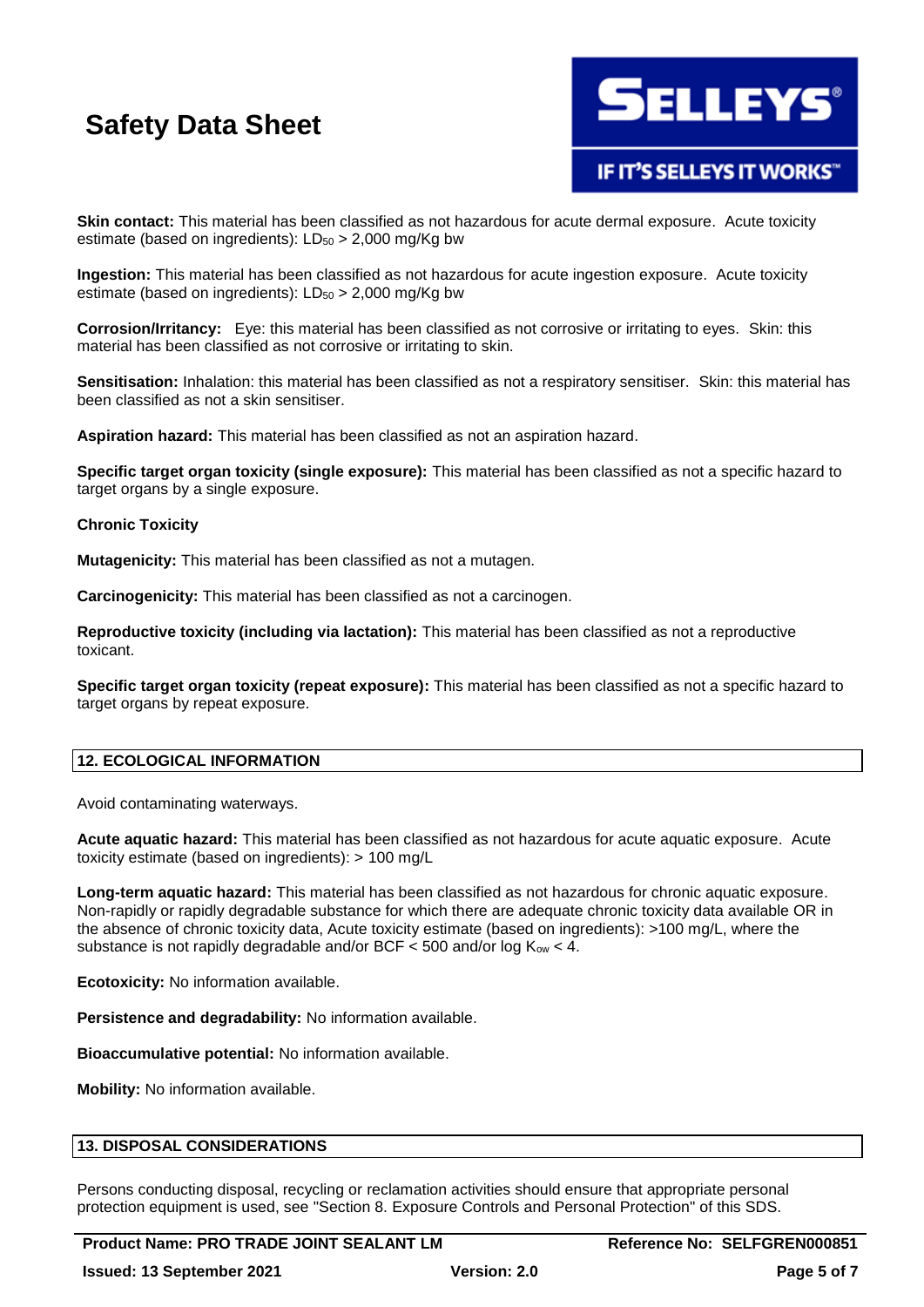

**IF IT'S SELLEYS IT WORKS"** 

If possible material and its container should be recycled. If material or container cannot be recycled, dispose in accordance with local, regional, national and international Regulations.

#### **14. TRANSPORT INFORMATION**

#### **ROAD AND RAIL TRANSPORT**

Not classified as Dangerous Goods by the criteria of the "Australian Code for the Transport of Dangerous Goods by Road & Rail" and the "New Zealand NZS5433: Transport of Dangerous Goods on Land".

#### **MARINE TRANSPORT**

Not classified as Dangerous Goods by the criteria of the International Maritime Dangerous Goods Code (IMDG Code) for transport by sea.

#### **AIR TRANSPORT**

Not classified as Dangerous Goods by the criteria of the International Air Transport Association (IATA) Dangerous Goods Regulations for transport by air.

#### **15. REGULATORY INFORMATION**

#### **This material is not subject to the following international agreements:**

Montreal Protocol (Ozone depleting substances) The Stockholm Convention (Persistent Organic Pollutants) The Rotterdam Convention (Prior Informed Consent) Basel Convention (Hazardous Waste) International Convention for the Prevention of Pollution from Ships (MARPOL)

#### **This material/constituent(s) is covered by the following requirements:**

The Standard for the Uniform Scheduling of Medicines and Poisons (SUSMP) established under the Therapeutic Goods Act (Commonwealth): Not Applicable.

AICIS Status: All components of this product are listed on or exempt from the Australian Inventory of Industrial Chemicals (AIIC).

NZ EPA Status: All components of this product are listed on or exempt from the New Zealand Inventory of Chemical (NZIoC).

**HSNO Group Standard:** HSR002679 - Surface Coatings and Colourants (Carcinogenic) Group Standard 2020

#### **16. OTHER INFORMATION**

Reason for issue: Revised

This Safety Data Sheet has been prepared by Chemical Data Services Pty Ltd (chemdata.com.au) on behalf of its client.

Safety Data Sheets are updated frequently. Please ensure that you have a current copy.

This SDS summarises at the date of issue our best knowledge of the health and safety hazard information of the product, and in particular how to safely handle and use the product in the workplace. Since the company cannot anticipate or control the conditions under which the product may be used, each user must, prior to usage, review this SDS in the context of how the user intends to handle and use the product in the workplace.